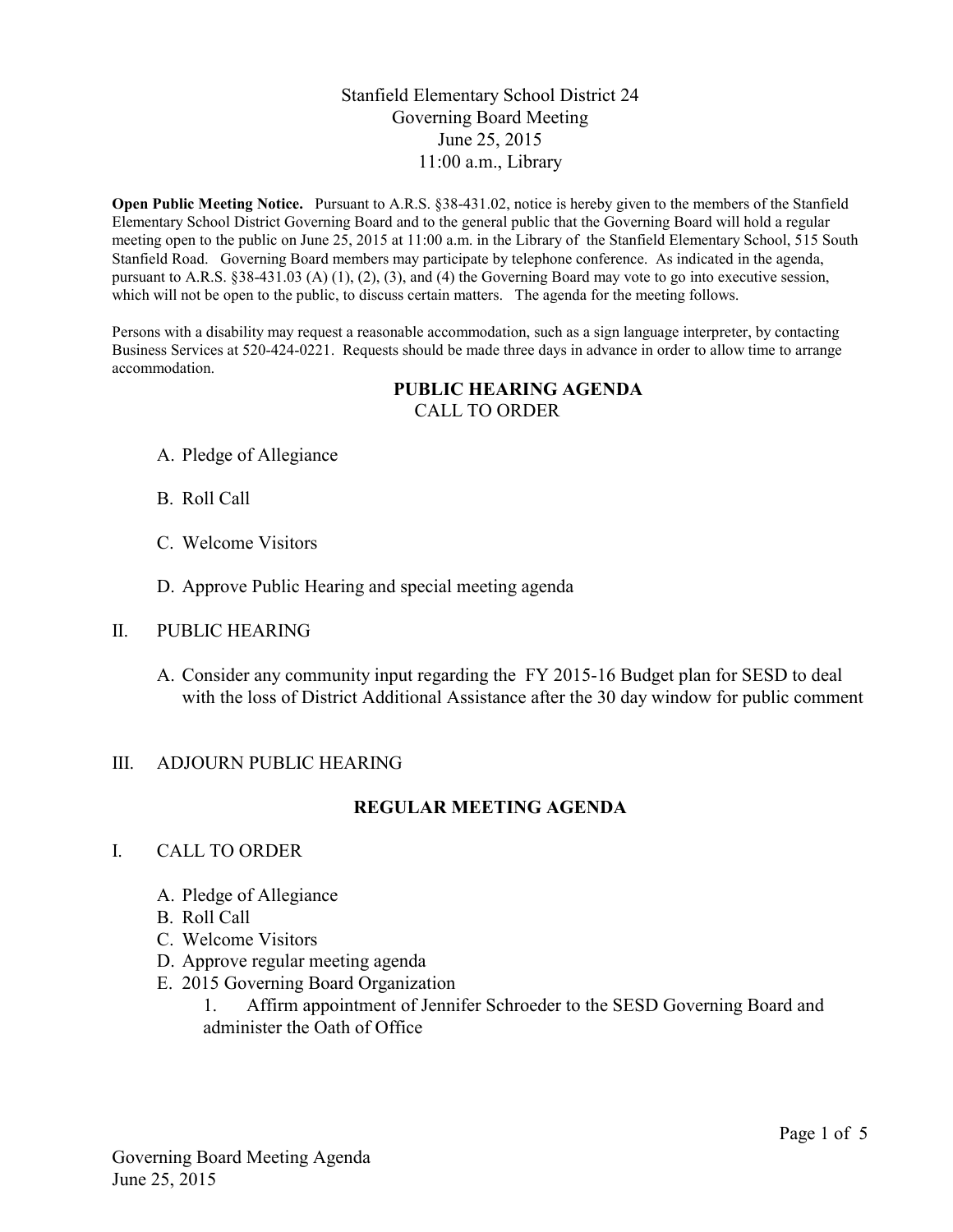# II. CALL TO THE PUBLIC

Guidance for Public Participation in Board Meetings is provided in Policy BEDH. The President may recognize individuals wishing to address the Board under Call to the Public or under the item on the Agenda they wish to address. Each individual will be allowed five minutes unless additional time was requested and granted in advance by the Superintendent or President. ARS 38-432.02(H) provides that Board members shall not respond to comments unless the item is on the agenda.

The Board shall not hear personal complaints against school personnel or a person connected with the district. A procedure is provided by the Board for disposition of legitimate complaints in Policies KL, KB and KLD.

# LLAMADA AL PÚBLICO

La póliza BEDH, provee una guía publica para participar en juntas de la Mesa Directiva. El presidente de la Mesa Directiva puede reconocer a los individuos que desean dirigirse a la mesa bajo llamada al público o bajo el artículo en la agenda que desean tratar. A cada individuo se le otorgaran cinco minutos de tiempo, a menos que el Presidente o Superintendente le hayan concedido tiempo adicional por adelantado. La Póliza ARS 38- 432.02 dice que ningún miembro de la mesa responderá a ningún tipo de comentarios de temas que no estén en la agenda.

La mesa no oirá quejas personales en contra de personal de la escuela o personas que tengan alguna conexión con el Distrito. Para este tipo de quejas la mesa provee otro tipo de procedimientos para la disposición de quejas legítimas las cuales se encuentran en las siguientes Pólizas KL, KB, y KLD.

### III. APPROVAL OF MINUTES

Approve the May 14, 2015 regular governing board meeting minutes

### IV. REPORTS

- A. Superintendent's Report
	- 1.  $21<sup>st</sup> CCLC$  and Migrant summer programming
	- 2. Technology Update
	- 3. HUD housing notice (Pages 1-2)
	- 4. 2015 ARSA TOY Yvette Hernandez (Page 3)
	- 5. Gym security cameras
- B. May Public Funds Expenditure Reports (Pages 4-6)
- C. May Student Activities Report (Page 7-8)
- D. Principal's Report (Page 9)